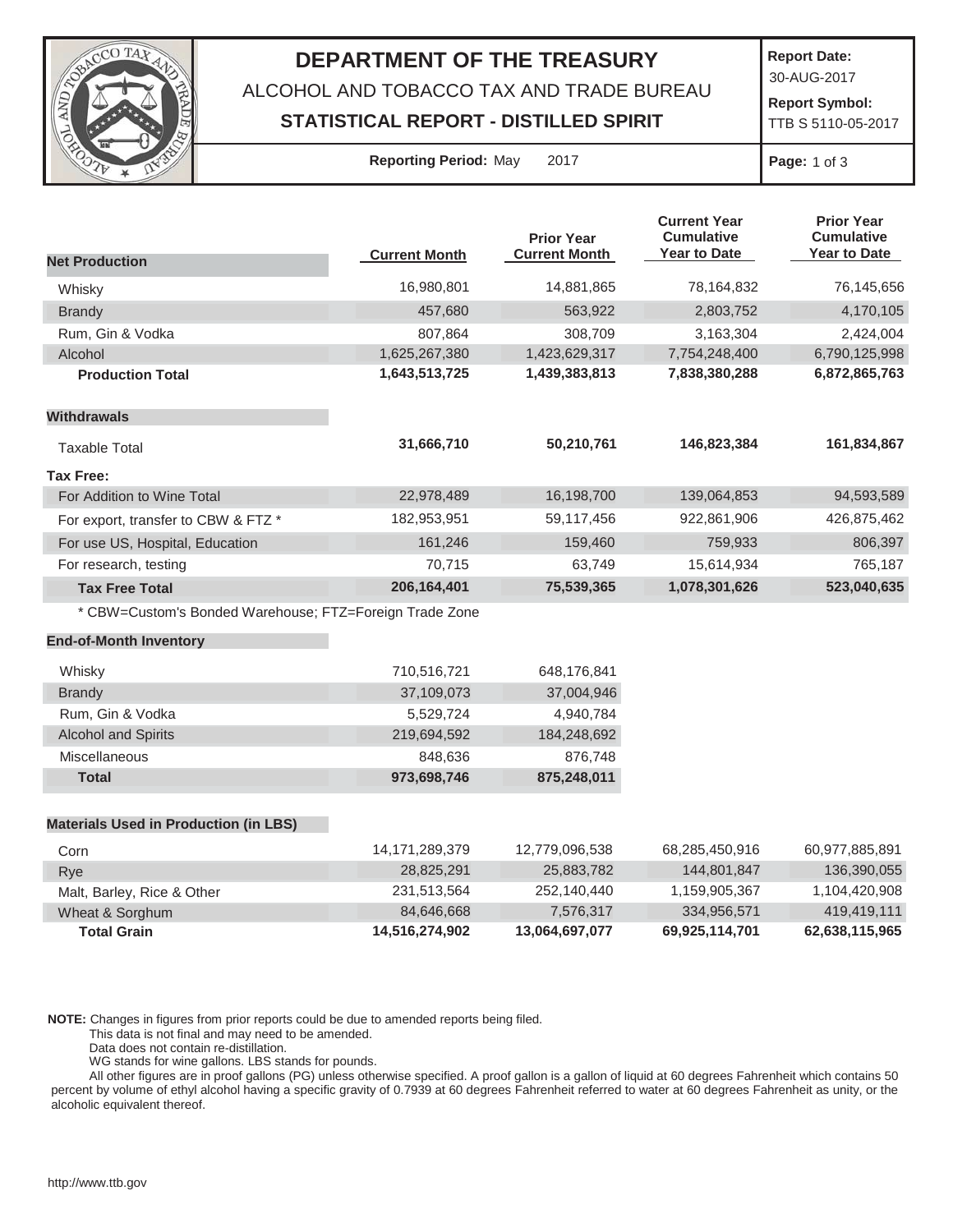## **STATISTICAL REPORT - DISTILLED SPIRIT** TTB S 5110-05-2017 **Page:** <sup>2</sup> of 3

|                                                 | <b>Current Month</b> | <b>Prior Year</b>    | <b>Current Year</b><br><b>Cumulative</b><br><b>Year to Date</b> | <b>Prior Year</b><br><b>Cumulative</b><br><b>Year to Date</b> |
|-------------------------------------------------|----------------------|----------------------|-----------------------------------------------------------------|---------------------------------------------------------------|
| <b>Bottled For Domestic Use (in WG)</b>         |                      | <b>Current Month</b> |                                                                 |                                                               |
| Whisky                                          | 7,081,591            | 6,181,883            | 33,898,420                                                      | 30,844,168                                                    |
| <b>Brandy</b>                                   | 1,510,184            | 1,739,149            | 8,644,513                                                       | 6,778,997                                                     |
| Imported Rum                                    | 4,077,999            | 4,166,692            | 18,431,043                                                      | 19,415,616                                                    |
| Gin                                             | 521,244              | 937,114              | 4,009,444                                                       | 4,693,325                                                     |
| Vodka                                           | 10,997,880           | 10,993,284           | 54,372,720                                                      | 51,335,004                                                    |
| Cordials                                        | 5,394,879            | 5,167,695            | 27,925,135                                                      | 26,007,276                                                    |
| Cocktails                                       | 1,012,328            | 1,077,484            | 5,157,062                                                       | 5,437,657                                                     |
| Tequila                                         | 1,414,919            | 1,335,347            | 6,423,762                                                       | 6,531,739                                                     |
| Alcohol, Neutral Spirits & Miscellaneous        | 155,990              | 156,502              | 714,541                                                         | 759,499                                                       |
| <b>Non-Whisky Total</b>                         | 25,085,423           | 25,573,267           | 125,678,220                                                     | 120,959,113                                                   |
| <b>Total Whisky &amp; Non-Whisky</b>            | 32, 167, 014         | 31,755,150           | 159,576,640                                                     | 151,803,281                                                   |
| <b>Bottled in Bond for Domestic Use (in WG)</b> |                      |                      |                                                                 |                                                               |
| <b>Total</b>                                    | 80,966               | 17,703               | 412,231                                                         | 231,314                                                       |
| <b>Bottled for Export (in WG)</b>               |                      |                      |                                                                 |                                                               |
| Whisky                                          | 2,270,479            | 2,028,218            | 10,752,305                                                      | 9,775,963                                                     |
| Brandy, Cordials, Cocktails & Miscellaneous     | 335,471              | 261,733              | 1,654,951                                                       | 1,534,915                                                     |
| Rum, Gin, Vodka, Tequila & Alcohol              | 934,291              | 448,346              | 2,797,250                                                       | 2,055,528                                                     |
| <b>Total</b>                                    | 3,540,241            | 2,738,297            | 15,204,506                                                      | 13,366,406                                                    |
| <b>Grand Total</b>                              | 35,788,221           | 34,511,150           | 175, 193, 377                                                   | 165,401,001                                                   |
| <b>Spirits Dumped to Processing</b>             |                      |                      |                                                                 |                                                               |
| Alcohol and Neutral Spirits                     | 41,032,942           | 39,195,522           | 185,832,535                                                     | 181,905,332                                                   |
| <b>Imported Whisky</b>                          | 2,082,015            | 1,881,682            | 10,019,011                                                      | 9,588,591                                                     |
| Domestic Whisky                                 | 8,489,097            | 6,827,165            | 39,812,813                                                      | 34,792,247                                                    |
| <b>Brandy</b>                                   | 958,273              | 695,739              | 5,666,340                                                       | 4,941,484                                                     |
| Imported Rum                                    | 4,393,897            | 5,205,942            | 20,679,178                                                      | 23,408,634                                                    |
| Gin                                             | 387,120              | 842,439              | 2,782,600                                                       | 3,411,903                                                     |
| Vodka                                           | 2,913,285            | 2,727,971            | 13,245,238                                                      | 13,242,230                                                    |
| Cordials, Cocktails & Miscellaneous             | 853,600              | 766,144              | 4,252,061                                                       | 3,959,196                                                     |
| Tequila                                         | 1,244,984            | 1,446,940            | 6,351,054                                                       | 6,421,307                                                     |
| <b>Total</b>                                    | 62,355,213           | 59,589,544           | 288,640,830                                                     | 281,670,924                                                   |
| <b>Other Ingredients Mixed with Spirits</b>     |                      |                      |                                                                 |                                                               |
| Wine                                            | 1,304,928            | 1,033,455            | 6,363,775                                                       | 5,450,527                                                     |
| <b>Alcohol Flavoring Materials</b>              | 327,058              | 345,910              | 1,732,259                                                       | 1,656,872                                                     |

**NOTE:** Changes in figures from prior reports could be due to amended reports being filed.

This data is not final and may need to be amended.

Data does not contain re-distillation.

WG stands for wine gallons. LBS stands for pounds.

All other figures are in proof gallons (PG) unless otherwise specified. A proof gallon is a gallon of liquid at 60 degrees Fahrenheit which contains 50 percent by volume of ethyl alcohol having a specific gravity of 0.7939 at 60 degrees Fahrenheit referred to water at 60 degrees Fahrenheit as unity, or the alcoholic equivalent thereof.